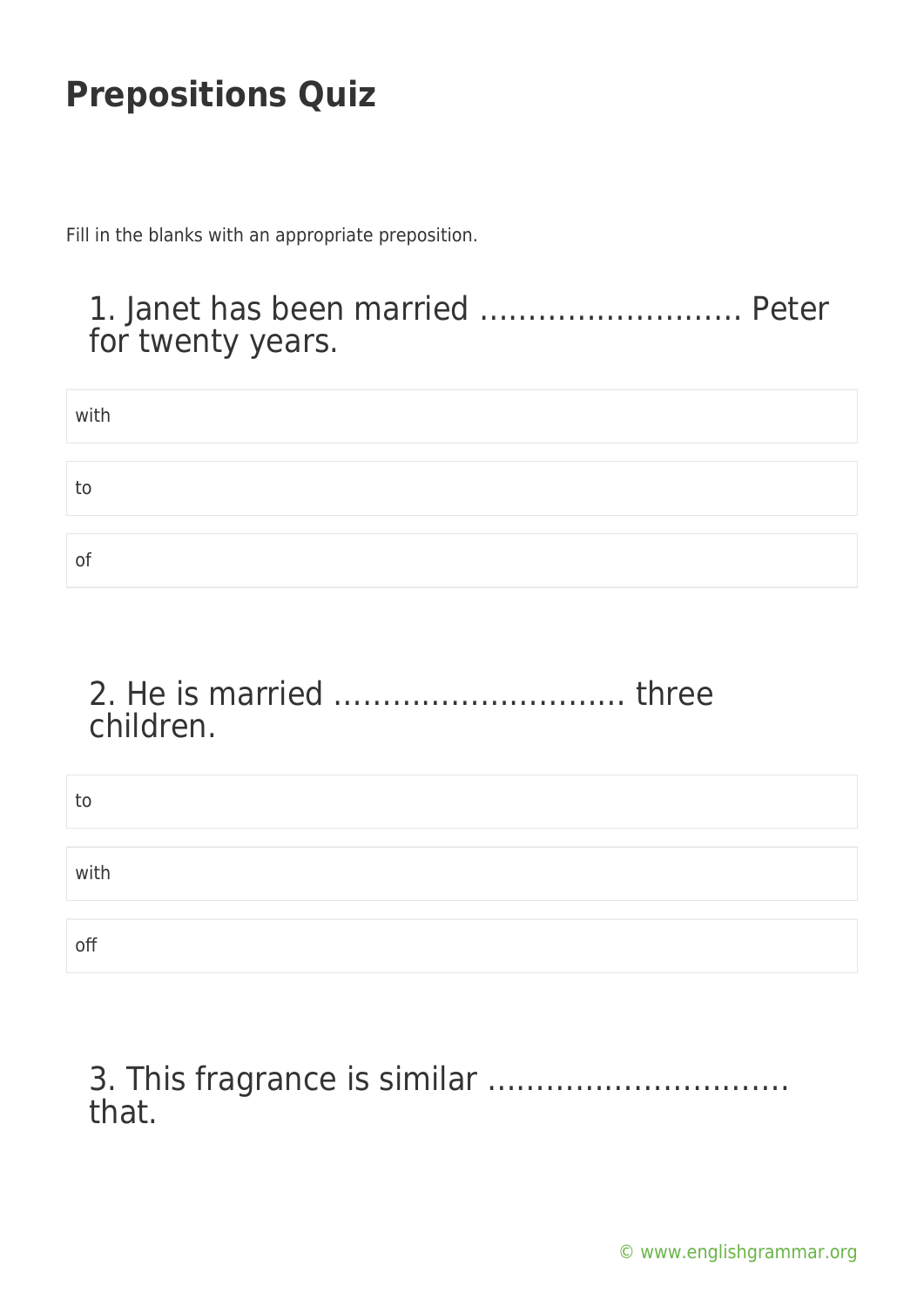| to   |  |  |  |
|------|--|--|--|
|      |  |  |  |
| with |  |  |  |
|      |  |  |  |
| than |  |  |  |

#### 4. This is not much different ……………………………. that.

| than         |  |
|--------------|--|
|              |  |
| to           |  |
|              |  |
| from         |  |
|              |  |
| All of these |  |

### 5. Do you believe …………………………….. the supernatural?

in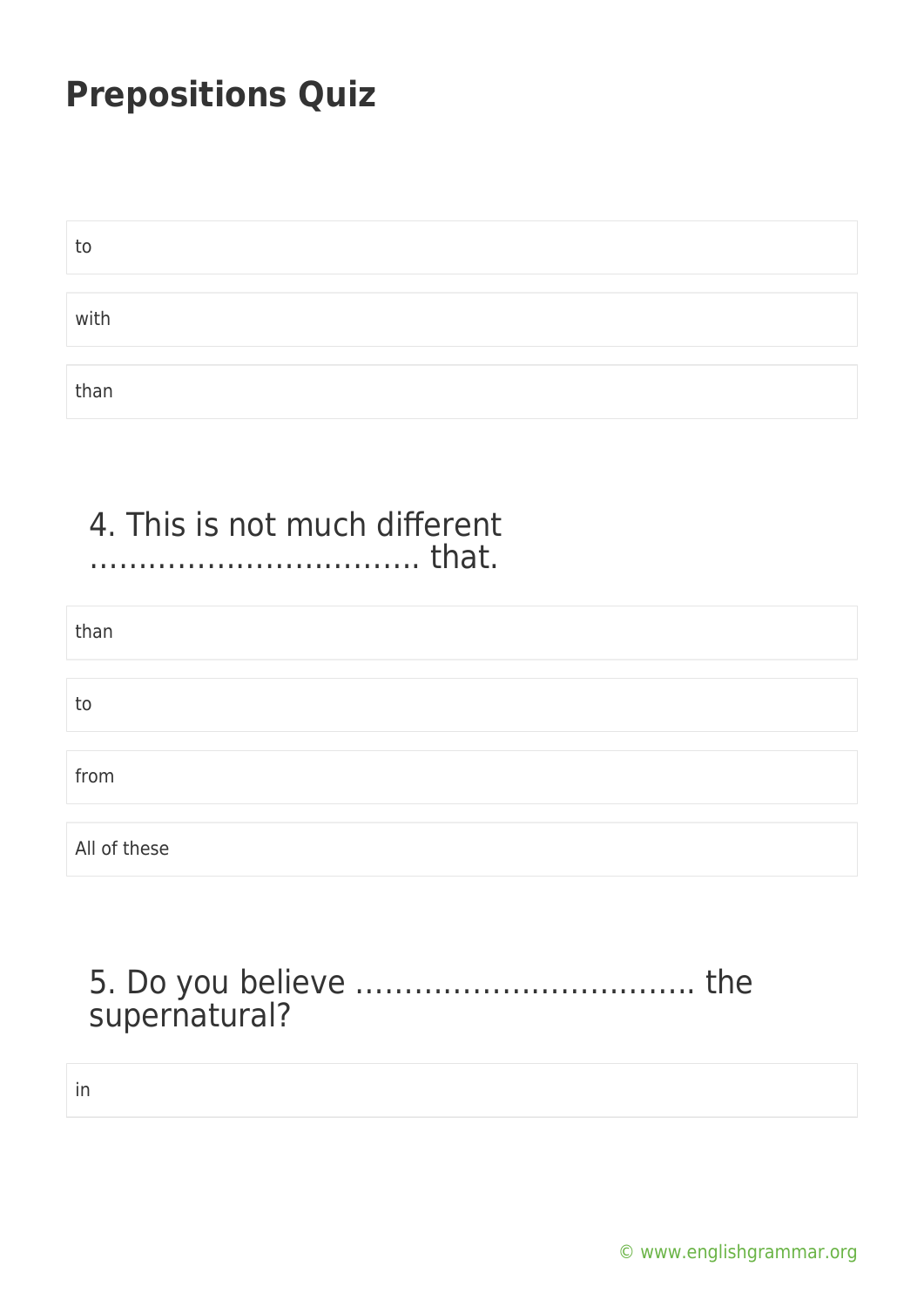| with |  |
|------|--|
|      |  |
| at   |  |

### 6. What is the cause …………………………….. global warming?

| of   |  |
|------|--|
|      |  |
| for  |  |
|      |  |
| with |  |

#### 7. Who is responsible ………………………………. the accident?

| of  |  |  |
|-----|--|--|
|     |  |  |
| for |  |  |
|     |  |  |
| to  |  |  |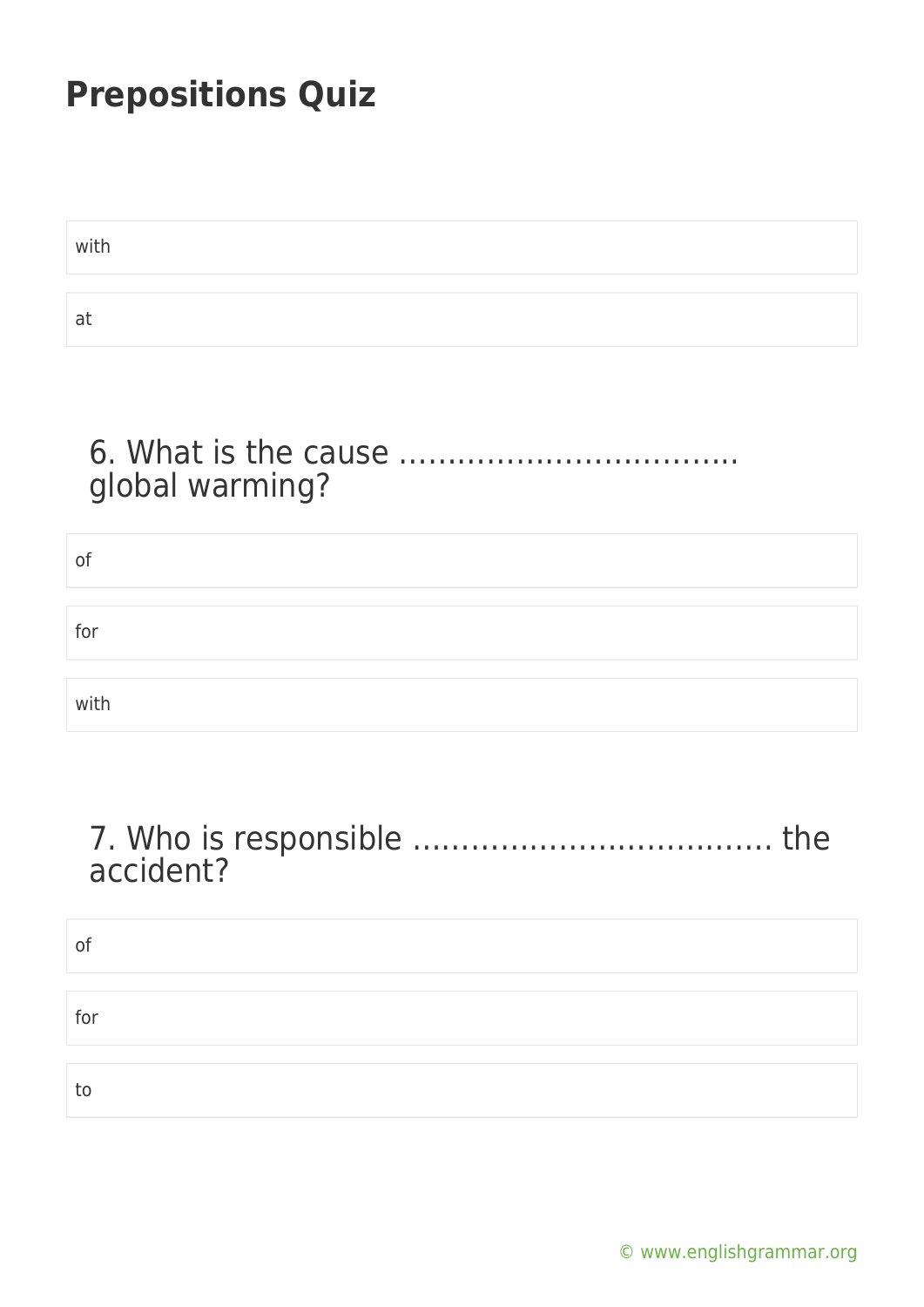8. Hot climate is typical ……………………………. tropical countries.

| to             |  |  |
|----------------|--|--|
|                |  |  |
| $\mathsf{O}^2$ |  |  |
|                |  |  |
| for            |  |  |

9. I am sick and tired ……………………………… eating the same food every day.

with of about

#### 10. He is old enough to take care …………………………… himself.

about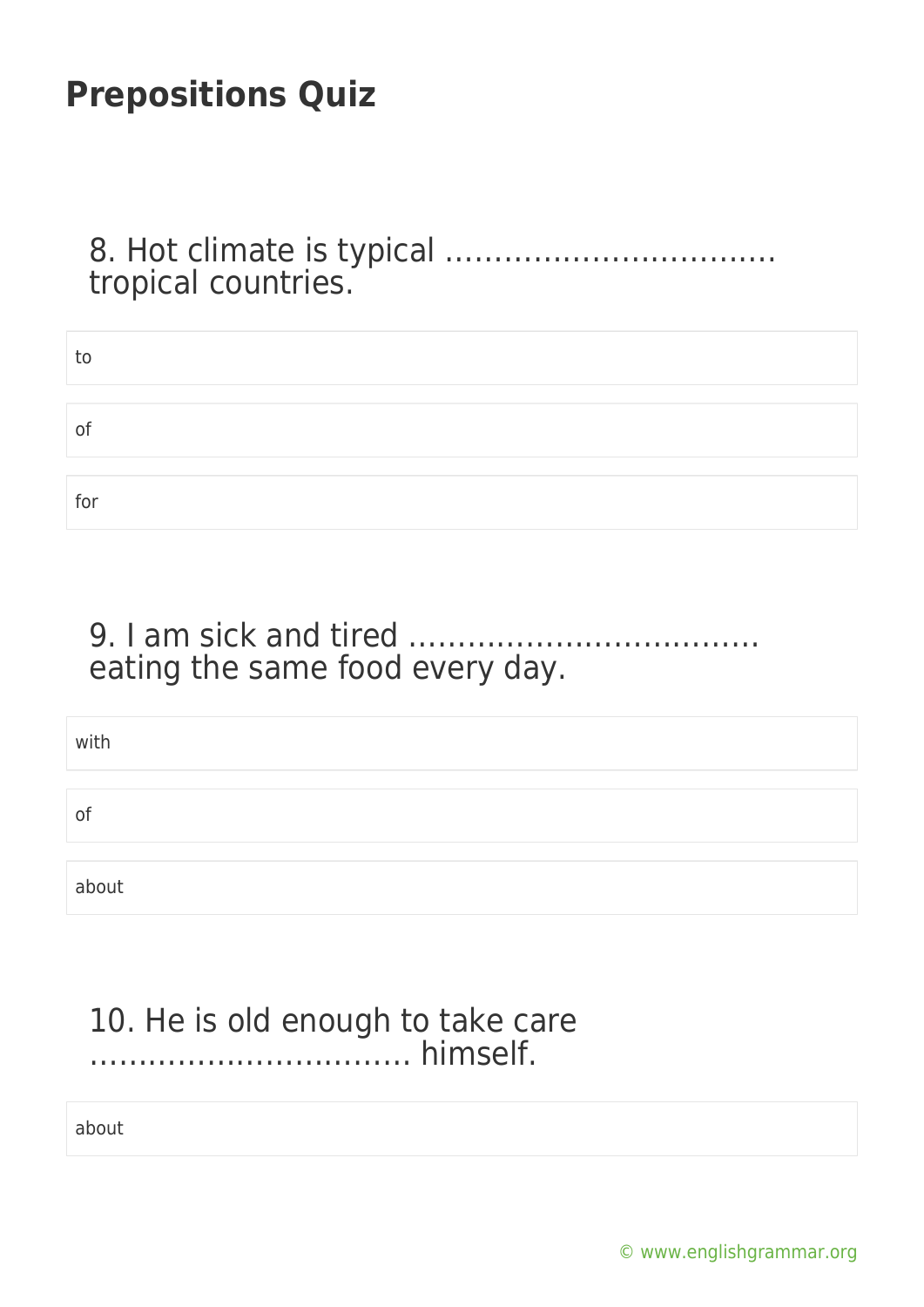| 01  |  |
|-----|--|
|     |  |
| for |  |

### 11. She is quite capable ………………………………… handling the situation.

| for |  |  |
|-----|--|--|
|     |  |  |
|     |  |  |
| of  |  |  |
|     |  |  |
|     |  |  |
| to  |  |  |

#### 12. We cut the picnic short because we ran out …………………………… money.

| for  |  |  |
|------|--|--|
| 01   |  |  |
|      |  |  |
| with |  |  |